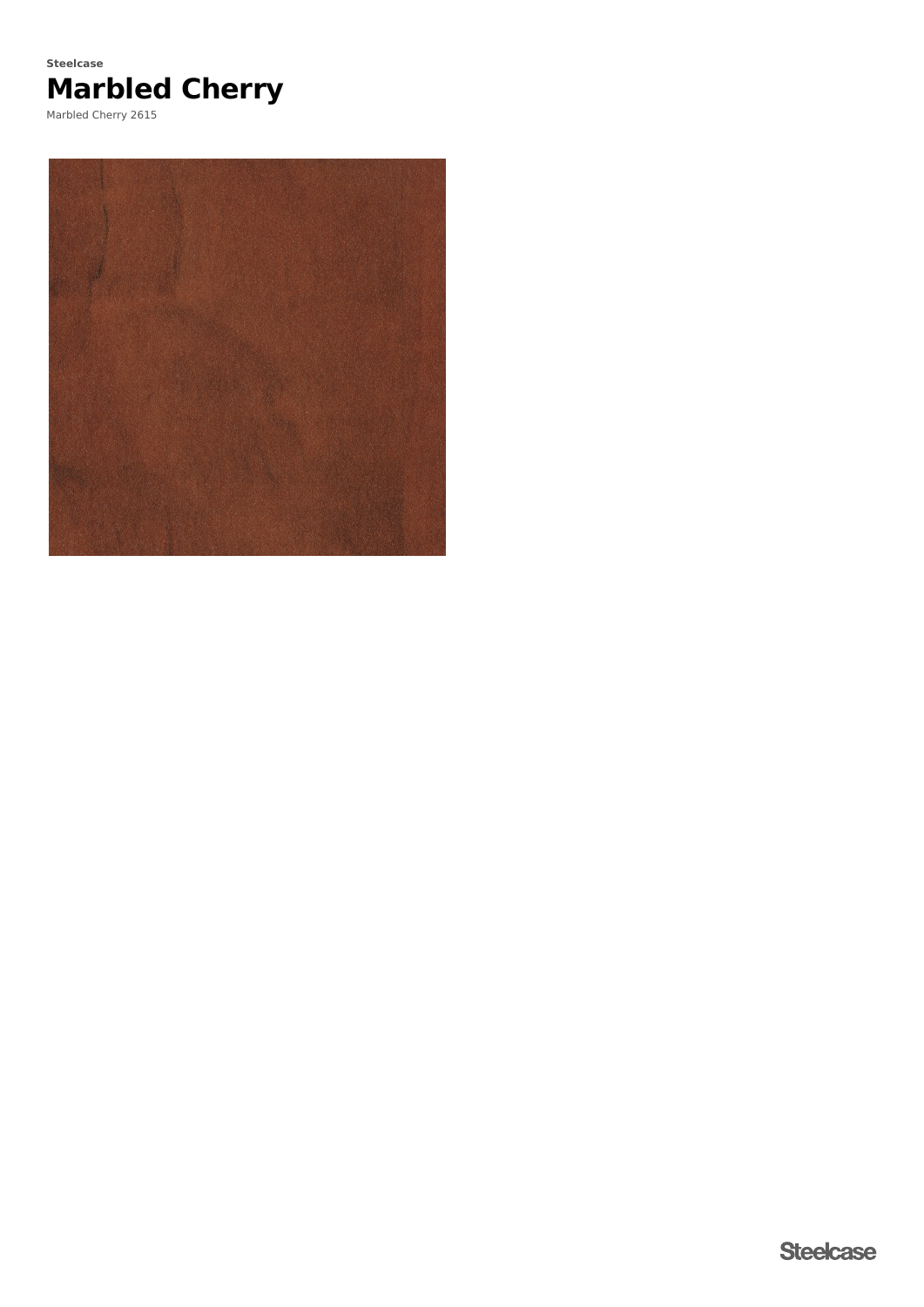### **Marbled Cherry Steelcase**

## **HIGH-PRESSURE LAMINATE**

| <b>Material Type</b>       | High-Pressure Laminate, Laminate                           |  |  |
|----------------------------|------------------------------------------------------------|--|--|
| Price                      | Laminate 1                                                 |  |  |
| <b>Offering</b>            | <b>Standard Surfaces</b>                                   |  |  |
| <b>Brand</b>               | Steelcase, Steelcase Health, Coalesse, West Elm, Orangebox |  |  |
| <b>Global Availability</b> | Americas                                                   |  |  |
| Design                     | Woodgrain                                                  |  |  |